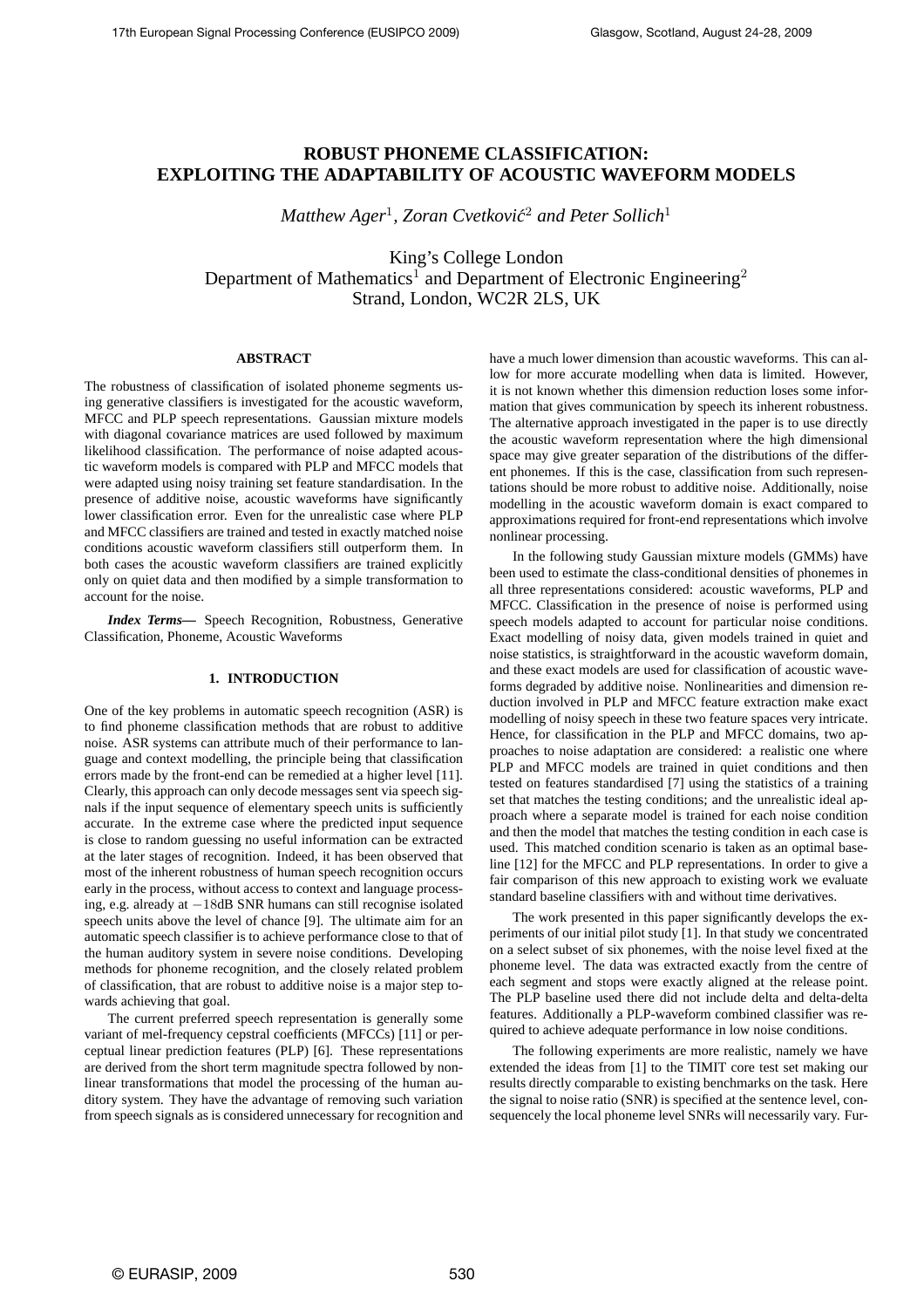thermore the baseline is more stringent, i.e. results for MFCC and PLP with deltas and delta-deltas are considered. We also study three noise types, white, pink and speech weighted noise with model averaging to reduce the dependence on the number of model components. We see that the noise adaptation of the acoustic waveforms classifiers extends well to these more realistic conditions, even when the noise spectrum is estimated.

The results show the acoustic waveform representation to be significantly more robust to both white and pink noise than MFCC or PLP classifiers adapted using feature standardisation. The improvement is most significant at 12dB SNR when the absolute reduction in classification error rate compared to PLP is 17.6%. Even in the unrealistic case of matched condition training and testing for MFCC or PLP, acoustic waveform classifiers reduce the absolute error by 11.1% at 0dB SNR. Performance in pink noise is similar and although speech weighted noise is more challenging, acoustic waveforms still have lower error rates for all noise types below 18dB SNR.

## **2. GENERATIVE CLASSIFICATION IN THE PRESENCE OF ADDITIVE NOISE**

Generative classification is particularly suited for robust speech classification as the estimated density models can capture the distribution of the noise corrupted phonemes. There are two approaches to derive the noisy class densities from data. The first method takes clean training data and corrupts it with generated noise followed by density estimation. Although this procedure will give good estimates with large datasets it has the obvious drawback that training must be repeated for each noise condition. The second approach combines density models of the clean training data and noise statistics that have been estimated independently. A clear advantage here is that the training data densities only need to be estimated once. However, such model combination methods can only be used where they are computationally tractable.

With that in mind we focus on acoustic waveforms, a speech representation where additive noise trivially acts additively. It immediately follows that the signal and noise distributions can be combined exactly by convolution. We considered white Gaussian noise, pink noise sampled from the Noisex-92 database and Gaussian noise generated to have the speech-weighted spectrum described in [10]. In all cases a range of noise levels were tested, parameterised by the global wideband SNR.

Without assuming any additional prior knowledge about the phoneme distributions we use Gaussian mixture models to estimate the class densities. We have chosen to train the models using maximum likelihood methods, in order to have a standard training platform on which the three different speech representations can be fairly compared. Other, discrimative, training objectives could be considered in due course, for example the large margin methods [13] that have recently shown promise.

In general a large number of parameters are required to specify GMMs, namely the mean, covariance matrix and weight of each component in the mixture. The number of parameters can be reduced by using diagonal covariance matrices. This will be a good approximation provided the data are presented in a basis where correlations between features are weak. For the acoustic waveform representation, this is clearly not the case on account of the strong temporal correlations in speech waveforms. We therefore systematically investigated candidate low-correlation bases derived from PCA, wavelet transforms and DCTs. Although the optimal basis for decorrelation is indeed the set of principal components, this initial investigation

showed that the lowest test error is in fact achieved with a DCT basis. The parameter count of the waveform models can be further reduced by observing the sign-invariance property of speech signals; it follows by symmetry that the phoneme distributions can be constrained to have zero mean. Hence the waveform classifiers use only diagonal covariance and mixture weight information.

One of the standard approaches used to select the number of optimal number of components in a mixture model is to minimise the classification error on a development set. As an alternative we investigate taking a model average (see e.g. [14]) over the number of components, i.e. to calculate the mean likelihood across models for a given data point. This gives uniformly better results in quiet conditions and can be interpreted as taking a uniform mixture of the mixtures. It is computationally helpful because it removes the need to optimise the number of components as a parameter during training. More importantly, the model averaging also gave better performance in all noise conditions, where it improved on any individual mixture.

With the models trained, classification is performed by predicting the class with the maximum likelihood weighte by the prior probabilities. The classification function  $\mathcal{C}(x)$  that maps a test point x to a corresponding class label is defined as

$$
C(x) = \underset{c=1,...,k}{\arg \max} \mathcal{L}^{(c)}(x) + \log(\pi_c), \qquad (1)
$$

where  $\mathcal{L}^{(c)}(x)$  is the log likelihood of x given the model for class c and k is the total number of classes.  $\pi_c$  is the prior probability of class c, computed as the relative proportion of class c in the training dataset.

Local time alignment is an additional issue for acoustic waveforms. It would clearly be beneficial for the purpose of density modelling to align the data in a consistent manner; however, it is not straightforward to even define such an optimal alignment precisely. Rather than attempting to explicitly align the acoustic waveform data, a sliding window with a 1.6ms shift over a range of  $\pm$ 3.2ms was therefore used. This gives 5 shifted instances for each representative x. The log likelihood of the test point  $x$  is then taken as the log mean likelihood [1] taken over the shifts:

$$
\mathcal{L}_s(x) = \log\left(\frac{1}{2n+1}\sum_{p=-n}^n \exp(\mathcal{L}(x^{p\Delta}))\right)
$$
 (2)

where  $\Delta$  (=1.6ms) is the shift increment,  $[-n\Delta, n\Delta]$  is the shift range ( $n = 2$  in our case), and  $x^{p\Delta}$  denotes a time-shifted versions of x. Explicitly,  $x^{p\Delta}$  is the segment of the same length and extracted from the same acoustic waveform as  $x$  but starting from a position shifted by  $p\Delta$  in time. These modified log likelihoods are compared among the different classes to produce the classification. As MFCC and PLP use frames of magnitude spectra that are not sensitive to local time alignment there is no benefit in considering a similar averaging over shifts in these two domains; this was also experimentally verified.

We now consider the problem of noise adaptation for the different representations. One of the key advantages of the waveform representation is that the fitted density models can easily be modified to account for the presence of additive noise. Assuming that the noise power spectrum is known or can be estimated reliably, we simply need to perform a convolution with the appropriate Gaussian noise model. In this work we assume Gaussian noise of known variance  $\sigma^2$ ; the resulting adapted density model has component covariance matrices  $\tilde{C}$  given by

$$
\tilde{\mathbf{C}}(\sigma^2) = \frac{\mathbf{C} + \sigma^2 \mathbf{N}}{1 + \sigma^2} ,\qquad(3)
$$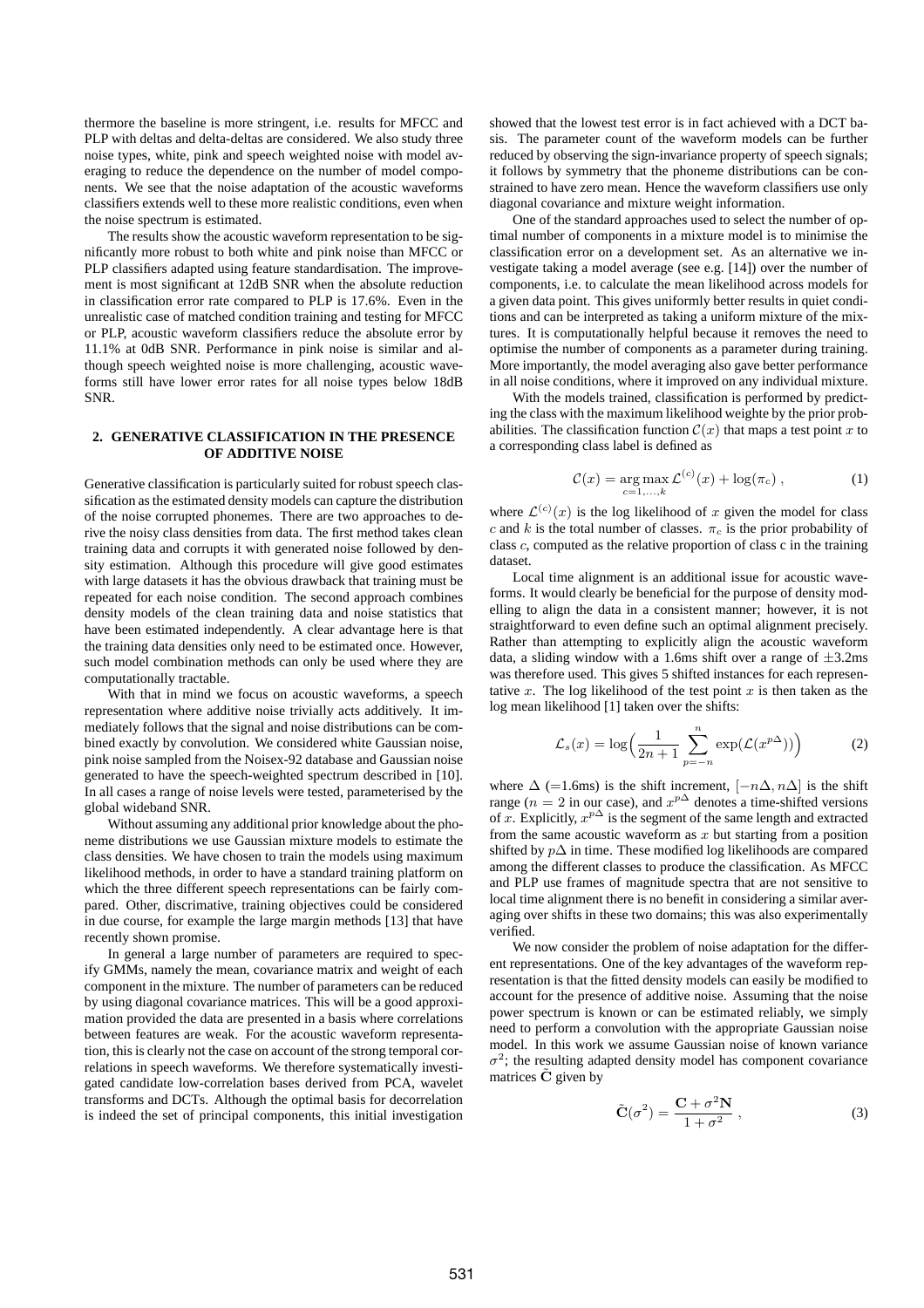where  $1 + \sigma^2$  is a sentence-level normalisation factor as explained in Section 3. N is the covariance matrix of the noise, normalised to have trace d. For white noise, N is the identity matrix, otherwise it has been estimated empirically from noise samples.

As MFCC and PLP features are highly non-linear transforms of the waveform data it is not possible to combine models of the training data and noise exactly. For MFCC an approximate combination [4] is possible. An alternative approach is to use models that are trained in quiet conditions and then tested on features standardised [7] using the statistics of a training set that matches the testing conditions. The other, less realistic, scenario we also consider is matched conditions. Here training and testing noise levels are the same, with a separate classifier trained for each noise condition.

#### **3. DATASETS**

Realisations of phonemes were extracted from the SI and SX sentences of the TIMIT database [5]. The training set consists of 3,696 sentences sampled at 16kHz. Each sentence is then normalised to have on average unit energy per sample. Noisy data is generated by applying noise samples additively at nine SNRs followed by the same average unit energy per sample normalisation. This ensures that the level of the input to the classifier is consistent and realistic. The SNRs were set at the sentence level and it is important to note that the local SNR of the individual phonemes may then differ significantly from the set value. In total ten testing and training conditions were run;  $-18$ dB to 30dB in 6dB increments and quiet (Q).

Following the extraction of the phonemes there are a total of 140,225 phoneme realisations. The glottal closures are removed and the remaining classes are then combined into 48 groups in accordance with [8, 13]. This is done to improve modelling by merging similar classes. Even after this combination some of the resulting groups have too few realisations. The smallest groups with fewer than 1,500 realisations were increased in size by the addition of shifted versions of the training data, as described – for the purpose of testing – in Section 2. These additions allow a greater number of mixture components to be reliably fitted and gave a small improvement for the acoustic waveform classifier of 0.6% when tested in quiet conditions.

MFCC and PLP features are obtained in the standard manner from frames of width 25ms, with an overlap of 15ms between neighbouring frames. A standard implementation [3] of MFCC and PLP with default parameter values is used to produce, from each frame, a 13-dimensional feature vector. (With the inclusion of first and second time derivatives this dimension increases to 39.)

Phonemes are extracted using the standard TIMIT segmentation. Our previous work gave successful classification using a 64ms window. For the MFCC and PLP representations, we therefore consider the five frames closest to the centre of each phoneme and concatenate their feature vectors to give 65-dimensional vector. In addition standard practice dictates that first and second time derivative features should be appended to the representation. We show results for both representations, those with and those without the time derivatives giving dimensions of 195 and 65 respectively.

For comparison, each sentence was divided into a sequence of 10ms non-overlapping frames to give the acoustic waveform representation, with the seven frames (70ms) closest to the centre of each phoneme resulting in a 1120-dimensional representation. The frames are individually processed using a 10ms DCT. A framewise DCT was used instead of a DCT over the full 70ms window as it gives a finer time resolution to capture features that are not stationary over that period. This DCT representation is nothing more than



**Fig. 1**. Model averaging for acoustic waveforms, PLP and MFCC models, all trained and tested in quiet conditions. Dashed: GMMs with number of components shown; solid: average over models up to number of components shown. The model average reduces the error rate in all cases.

an orthogonal transformation of the original waveform segment and therefore the noise adaptation of (3) remains valid in the transformed domain for the case of white noise. The adaptation readily generalises to arbitrary coloured Gaussian noise; full covariances matrices would then in principle be required for the noise contribution on the right hand side of (3). We present results for two other noise types and see that this approximation using diagonal covariances in the DCT basis is sufficient to give good performance.

## **4. RESULTS**

In the experiments Gaussian mixture models were tested with up to 64 components for all representations. We comment briefly on the results for individual mixtures, i.e. fixed number of components. Typically performance on quiet data improved with the number of components, although this has significant cost for both training and testing. The optimal number of components for MFCC and PLP models in quiet conditions was 64, i.e. the maximum considered here. However, in the presence of noise the lowest error rates were obtained with few components; typically the error rate stopped decreasing for mixtures with more than 4 components.

As explained above, rather than working with models with fixed numbers of components, we averaged over models, i.e. over the number of mixture components, in all the results reported below. Figure 1 shows that the improvement obtained by this in quiet condi-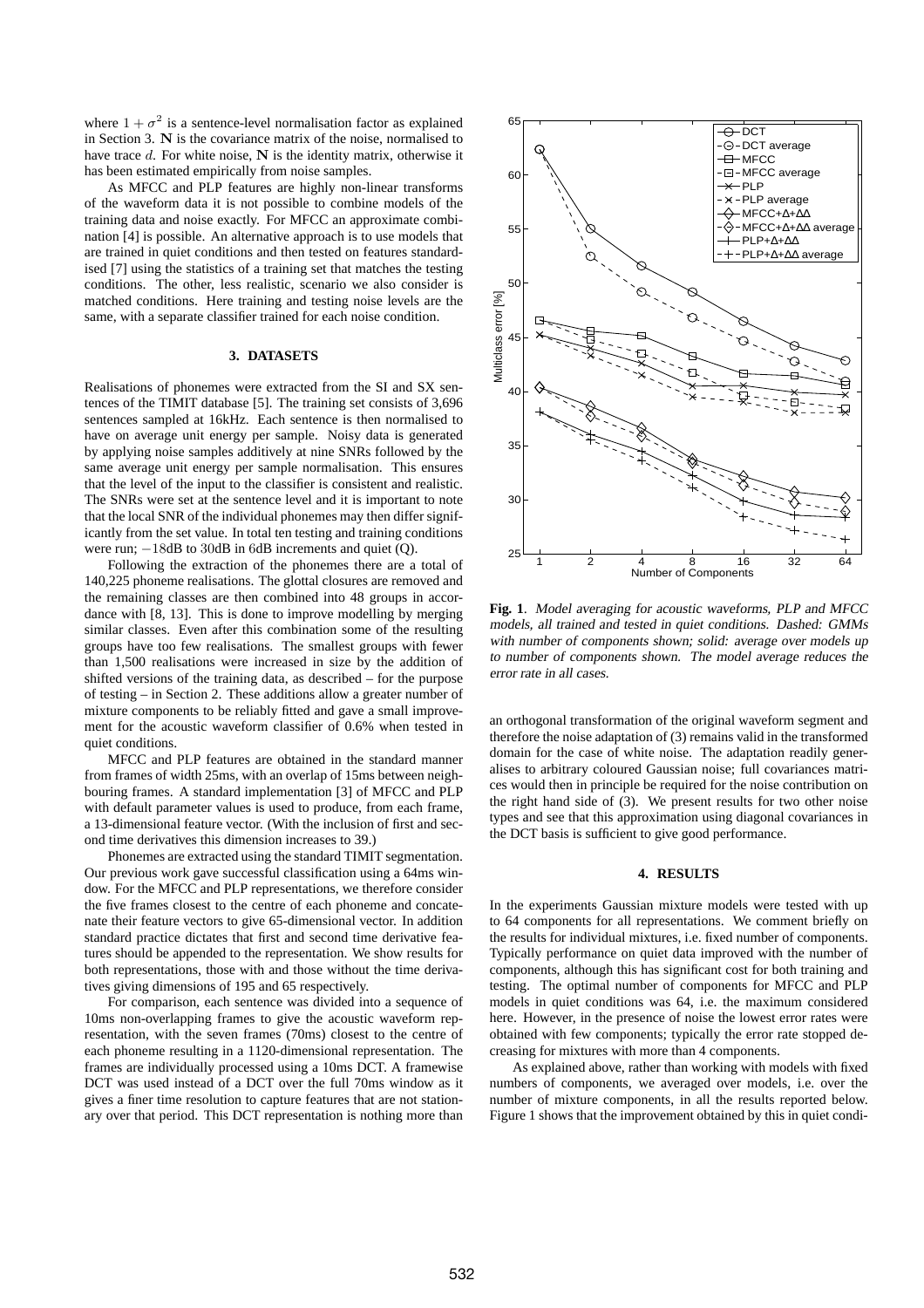

**Fig. 2**. Comparison of adapted acoustic waveform classifiers in the DCT basis with MFCC and PLP classifiers trained in quiet conditions adapted by matched feature standardisation. All classifiers use the model average of mixtures up to <sup>64</sup> components. When the SNR is less that 24dB, acoustic waveforms are the significantly better representation; with an error rate below chance even at -18dB SNR. Dotted line indicates chance level at 93.5%.

tions is approximately 2% for both acoustic waveforms and PLP with a small improvement seen for MFCC also. We checked (data not shown) that the model average likewise improved results in noise.

Our key results comparing the error rates for phoneme classification in the three domains are shown in Figure 2. The MFCC and PLP classifiers are adapted to noise using feature standardisation. This method is comparable with the adapted waveform models in so much as it only requires knowledge of the noise spectrum and the models trained in quiet conditions. The curve for acoustic waveforms is for models trained in quiet conditions and then adapted to the appropriate noise level using (3). We see that in quiet conditions the PLP representations gives the lowest error. The error rates for MFCC and PLP are significantly worse in the presence of noise, however, with acoustic waveforms giving an absolute reduction of 37.0% and 35.0% compared to MFCC and PLP respectively, both with delta and delta-deltas at 0dB SNR. These results strengthen the case that the adaptability of acoustic waveform models gives them a definite advantage in the presence of noise with the crossover point occuring above 30dB SNR. Curves are also shown for MFCC and PLP with deltas and delta-deltas. Again the same trend holds; performance is good in quiet conditions but quickly deteriorates as the SNR decreases. The cross-over point is around to 24dB for both representations. The chance-level error rate of 93.5% can be seen below 0dB SNR for the MFCC and PLP representations without deltas and below 6dB SNR when they are included, whereas the acoustic waveform classifier performs significantly better than chance with an error of 76.7% even at -18dB SNR.

The curves shown in Figure 3 compare the performance in white Gaussian noise of MFCC and PLP models adapted using feature standardisation with models that were trained in ideal matched conditions where the sentence level SNRs of the training data are exactly the same as those in testing. This is an unrealistic scenario that should give the best performance for the chosen representation and



**Fig. 3**. Comparison of training set standardisation with matched condition training for PLP and MFCC. Training set standardisation is more realistic as it only requires <sup>a</sup> set of transforms to be stored rather than retraining the classifiers at each condition. Matched condition training is expected to be optimal and accordingly improves accuracy for both representations, but would be difficult to achieve in practice.

noise level [12]. Even relative to this baseline, however, acoustic waveforms perform better for all noise levels in our tests, with e.g. an absolute improvement in error rate over MFCC and PLP of 9.3% and 4.8% respectively at 0dB SNR. The cross-over occurs between 24dB and 30dB SNR.

The baseline results shown in Figure 3 do not include time derivatives as no analoguous derivative features are used in the acoustic waveform representation. Results for GMM classification on the TIMIT benchmark have previously been reported in [13, 2] with errors of 25.9% and 26.3% respectively. These studies use MFCC features and first and second time derivatives. To ensure that our baseline is valid we compared our experiment in quiet conditions for PLP with first and second derivatives included and obtained a comparable error rate of 26.3%. Beyond validating our implementation, this has implications for how fixed length representations are constructed from variable length phonemes. Previous work has concentrated on generating fixed length representations [2] via frame averaging across the entire phoneme. We have instead used representations derived from windows of fixed length: in line with our eventual goal of moving towards continuous speech recognition, these could be implemented directly in existing continuous ASR systems. It is then worth noting that the representation we have considered contains only 5 frames (or less in the case of very short utterances) from the centre of each phoneme, but performs essentially identically to the frame averaging method of [2] where information across the entire length of a phoneme is captured in the features.

Figure 4 shows a comparison of acoustic waveforms adapted to white, pink and speech-weighted noise using (3). Similar results are obtained in white and pink noise although the effect speech-weighted noise is most significant below 18dB SNR. The curves are compared to PLP with deltas and delta-deltas using training set statistics that match the test conditions. We see that the error rates for the PLP